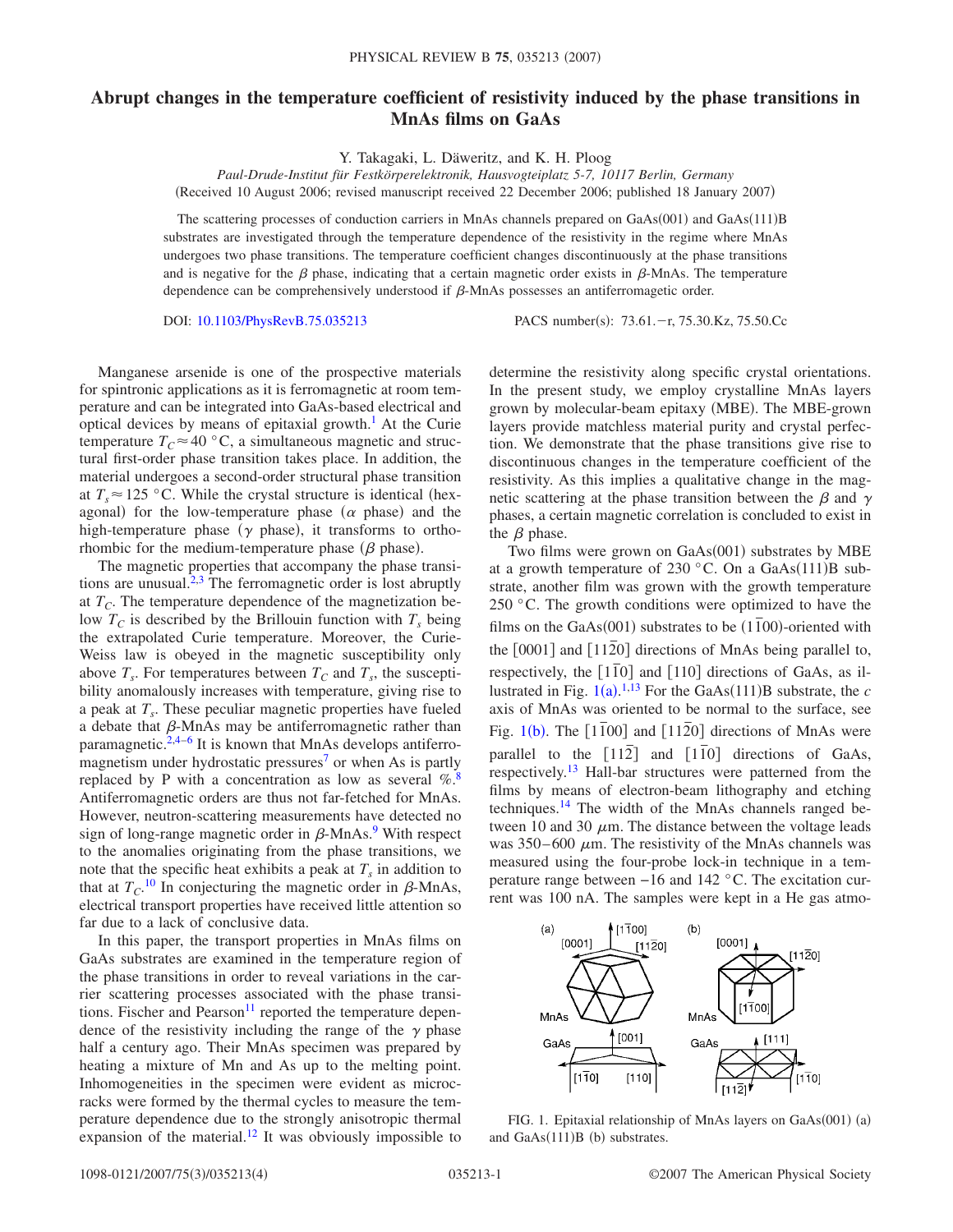<span id="page-1-0"></span>

FIG. 2. (Color online) Temperature dependence of the resistivity  $\rho$ , normalized to the value at 100 °C, in MnAs channels on GaAs(001) when the current *I* is along the  $[11\overline{2}0]$  and  $[0001]$  directions of MnAs. The sample was cooled from 115 to  $2 \degree$ C (solid curves) and then warmed to 58 °C (dotted curves). The phases in the MnAs channels are indicated at the top of the panel. The dashed lines show the extrapolation of the temperature dependence for  $\alpha$ -MnAs to the phase transition temperature between  $\beta$ - and  $\gamma$ -MnAs.

sphere during the measurements to reduce the thermal oxidation of MnAs and to prevent the formation of a water layer on the surface, which may react with MnAs.<sup>14</sup>

Preliminary results of the measurements, obtained from MnAs channels on a GaAs(001) substrate with the width of a few  $\mu$ m, were reported in Ref. [14.](#page-3-12) For this crystal orientation, we present here only the results obtained from a representative device fabricated from a MnAs film different from that previously employed. The film thickness is 100 nm, instead of 50 nm for the film in Ref. [14.](#page-3-12) The two films were grown under different conditions. No qualitative difference was found between the two kinds of devices wherever we can make a comparison. The temperature dependence we present below is hence generic for MnAs layers. The thickness of the film grown on the GaAs(111)B substrate is 50 nm.

In Fig. [2,](#page-1-0) we show the temperature dependence of the resistivity  $\rho$  for a MnAs $(1\bar{1}00)/\text{GaAs}(001)$  device in the regime of the phase transitions. The two thermal hysteresis curves were obtained from the channels stretched along the [0001] and [1120] directions of MnAs. The behavior is similar for both of the current directions. The phases of MnAs are identified as indicated at the top of the panel. The rapid increase of the resistivity with temperature for the  $\alpha$  phase is due to spin-disorder and phonon scattering.<sup>15</sup> Above 43 °C for temperature sweep down and  $45\text{ °C}$  for temperature sweep up, a linear negative temperature dependence abruptly emerges for the  $\beta$  phase, as we previously reported in Ref. [14.](#page-3-12)

The transition between the  $\beta$  and  $\gamma$  phases occurs at about 100 °C. This temperature is considerably lower than the transition temperature reported for bulk MnAs. The stress between the MnAs layer and the substrate is presumed to be responsible for the destabilization of the  $\beta$  phase. While hy-

<span id="page-1-1"></span>

FIG. 3. (Color online) Temperature dependence of the resistivity  $\rho$  in MnAs channels on GaAs(001) when the sample is heated (dotted curves) and subsequently cooled (solid curves). The maximum temperature for the first and second measurement runs is 115 and 132 °C, respectively. The resistivity is normalized to the value at 100 °C. The current is along the  $[11\overline{2}0]$  (a) and  $[0001]$  (b) directions of MnAs.

drostatic pressure increases  $T_s$ ,<sup>[7](#page-3-5)</sup> the MnAs layers on GaAs substrates are tensile-stressed around  $T_s$  as the thermal expansion coefficient of MnAs is one order of magnitude larger than that of GaAs.<sup>16</sup> In our previous report,<sup>14</sup> the polarity of the temperature coefficient for the  $\gamma$  phase was inconclusive as the thermally activated parallel conduction in the semiinsulating GaAs substrates was not negligible and a resistance increase resulting from the oxidation of MnAs could not be isolated from the channel resistance. In the present study, therefore, the MnAs channels have been widened to allow us to ignore the substrate contribution.

In Fig. [3,](#page-1-1) the temperature dependence is shown when the sample was heated to a maximum temperature  $T_{\text{max}}$  and subsequently cooled. The measurements were carried out with  $T_{\text{max}}$ =115 °C for the first run and with  $T_{\text{max}}$ =132 °C for the second run. We find that the temperature coefficient turns positive discontinuously for the  $\gamma$  phase.<sup>11[,15](#page-3-13)</sup> The resistivity was identical between up and down sweeps when  $T_{\text{max}}$  $=115$  °C, i.e., the oxidation of MnAs was insignificant. In contrast, the oxidation led to a slight increase of the resistivity for sweep down in comparison to that for sweep up when  $T_{\text{max}}$ =132 °C. Nevertheless, the abrupt change in the polarity of the temperature coefficient between the  $\beta$  and  $\gamma$  phases is undisputable as the coefficient is still positive for the  $\gamma$ phase even for the latter sweep down. We also note that the thermally activated parallel conduction cannot play a role with respect to the abrupt change to the positive polarity as it shifts the temperature coefficient only to the negative direction.

The resistivity in a MnAs $(0001)/GaAs(111)B$  device, which is plotted in Fig. [4,](#page-2-0) reveals the same trend. Here, the MnAs channels were aligned along the  $\lceil 1\bar{1}00 \rceil$  and  $\lceil 11\bar{2}0 \rceil$ directions for the two traces. The transport properties are found to be almost isotropic and exhibit only a negligibly small thermal hysteresis. As  $T_{\text{max}}=142 \text{ °C}$ , the resistivity in temperature sweep down is larger than that in temperature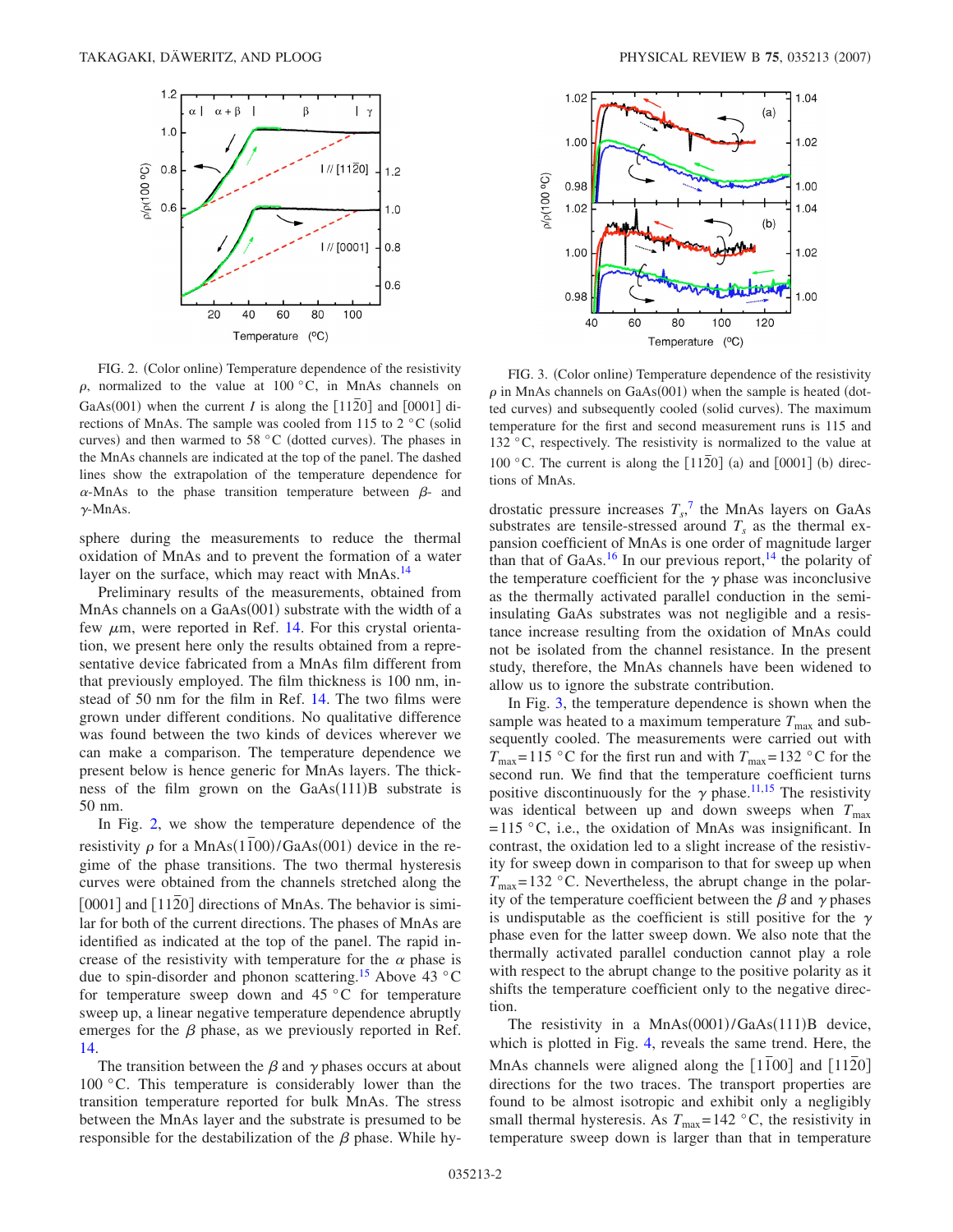<span id="page-2-0"></span>

FIG. 4. (Color online) Temperature dependence of the resistivity  $\rho$  in MnAs channels on GaAs(111)B when the sample is heated (solid curves) and subsequently cooled (dotted curves). The resistivity is normalized to the value at 100 °C. The phases in the MnAs channel are indicated at the top of the panel. The current is along the  $\lceil 1\overline{1}00 \rceil$  and  $\lceil 11\overline{2}0 \rceil$  directions of MnAs for the red and green curves, respectively. The high-temperature portion is shown with an expanded scale on the right-hand side.

sweep up. The temperature coefficient is again negative for  $\beta$ -MnAs, indicating that the stress imposed by the substrates is unlikely to be responsible for the negative temperature dependence. In contrast to the films on  $GaAs(001)$  substrates, the coexistence of the  $\alpha$  and  $\beta$  phases<sup>17</sup> persists down to the lowest temperature  $(-16 \degree C)$  of the measurement. For the GaAs $(111)$ B substrate, the *c* axis of MnAs is normal to the surface. Therefore, the crystal distortion of the orthorhombic  $\beta$ -MnAs structure from the hexagonal symmetry (about  $0.2\%$ ) has to be taken into account.<sup>9</sup> It turns out that the orthorhombic distortion along the *b* axis increases the phase-transition stress resulting from the discontinuous expansion of about 1% of the hexagonal plane at the transition from the  $\beta$  phase to the  $\alpha$  phase. The temperature range of the phase coexistence is thus widened. As a reversed structural transformation takes place at the phase transition between the  $\beta$  and  $\gamma$  phases,  $\beta$ - and  $\gamma$ -MnAs may coexist around  $T_s$  for the GaAs(111)B substrate. The magnitudes of the temperature coefficient of the resistivity for the  $\beta$  and  $\gamma$ phases are almost identical in Fig. [3.](#page-1-1) If the  $\beta$  and  $\gamma$  phases coexist, the temperature coefficient will be canceled to be almost zero, as one finds in Fig. [4.](#page-2-0)

In order to understand the origin of the sudden polarity change in the temperature coefficient at the transition between the  $\beta$  and  $\gamma$  phases, one has to identify the mechanism for the negative temperature dependence of  $\beta$ -MnAs. Although it has not been clarified in detail so far, we point out two possible scenarios.

The resistivity decreases with increasing temperature above  $T_C$  also, among others, in  $(Ga, Mn)As$  films. Matsukura *et al.*<sup>[18](#page-3-16)</sup> concluded that the critical fluctuations arising in the order parameter $19$  were the dominant scattering mechanism. The probability of giant magnetic moments is increased by the correlations between neighboring magnetic moments. These giant magnetic moments scatter longwavelength conduction carriers more efficiently than a collection of the individual moments fluctuating completely randomly from each other. $20,21$  $20,21$  Thus, the resistivity decreases in the course of a complete loss of the magnetic correlation above  $T_c$ . A microscopic calculation has revealed that this scattering process can both increase and decrease the resistivity at temperatures around  $T_C$  exhibiting a damped oscillatory dependence on  $k_F d$ , where  $k_F$  is the Fermi wave number and  $d$  is the distance between the magnetic moments.<sup>20</sup> The effect is, nevertheless, strongest when  $k_Fd \sim 1$ , for which the scattering yields an excess resistivity. Instead of the critical scattering, however, Hirakawa *et al.*[22](#page-3-20) have suggested that thermal activation is responsible for the negative temperature dependence as infrared absorption spectroscopy indicates that holes, which are the conduction carriers in (Ga,Mn)As, are nearly localized. The carriers in MnAs are, however, unlikely to be localized, and so the critical scattering may account for the negative temperature dependence for  $\beta$ -MnAs.

The other explanation assumes that  $\beta$ -MnAs is antiferromagnetic. $4,6$  $4,6$  The antiferromagnetic spin order with a period incommensurate with the ionic lattices acts as a magnetic superlattice. The Fermi surface is consequently distorted as magnetic superzone gaps are generated. The opening up of the energy gap leaves less of the Fermi surface available for the conduction, and thus reduces the effective number of conduction carriers.<sup>19</sup> The energy gap diminishes while the temperature rises to the Néel temperature  $T_N$ . The restoration of the carrier density decreases the resistivity.  $Cr^{23}$  $Cr^{23}$  $Cr^{23}$  and its alloys<sup>24</sup> are typical materials in which spindensity-wave antiferromagnetism gives rise to a negative temperature coefficient. In this interpretation, the transition temperature  $T<sub>s</sub>$  between the  $\beta$  and  $\gamma$  phases corresponds to  $T_N$ .

In the first case, the scattering rate is responsible for the negative temperature dependence, whereas its origin lies in the carrier density in the second case. In either case, the dramatic change in the temperature dependence observed in our devices is interpreted to mean that  $\beta$ -MnAs possesses a certain magnetic order, a residual ferromagnetic-like order or an antiferromagnetic order. The total disappearance of the order at  $T<sub>s</sub>$  unmasks the ordinary positive temperature dependence for  $\gamma$ -MnAs due to phonon scattering.

The fact that the resistivity is discontinuous at  $T_c$  but continuous at  $T_s$  may have a significant implication. (Note that the resistivity in Fig. [2](#page-1-0) changes continuously due to the coexistence of the  $\alpha$  and  $\beta$  phases around  $T_{C}$ <sup>[14](#page-3-12)</sup> By extrapolating the low- and high-temperature curves, the ratio of the resistivities of the  $\alpha$  and  $\beta$  phases is estimated to be 1.40 at  $40^{\circ}$ C.) Notice that the temperature-dependence curve of the  $\alpha$  phase can be extrapolated without difficulty to the resistivity value at  $T_s$ , as shown by the dashed lines in Fig. [2.](#page-1-0) If it were not for the  $\beta$  phase, the resistivity curve would have developed merely a kink at the phase transition (at  $T_s$ ). With regard to the resistivity continuity at  $T_s$ , an antiferromagnetic order will smoothly vanish at  $T_N$  (= $T_s$ ), whereas there is no reason for such a coincidence if the magnetic order in  $\beta$ -MnAs is a residue of the ferromagnetic order in  $\alpha$ -MnAs. The antiferromagnetism scenario hence appears to be more comprehensive than the critical-scattering scenario.

Antiferromagnetic order in  $\beta$ -MnAs has never been observed in neutron-scattering measurements.<sup>9</sup> Based on their